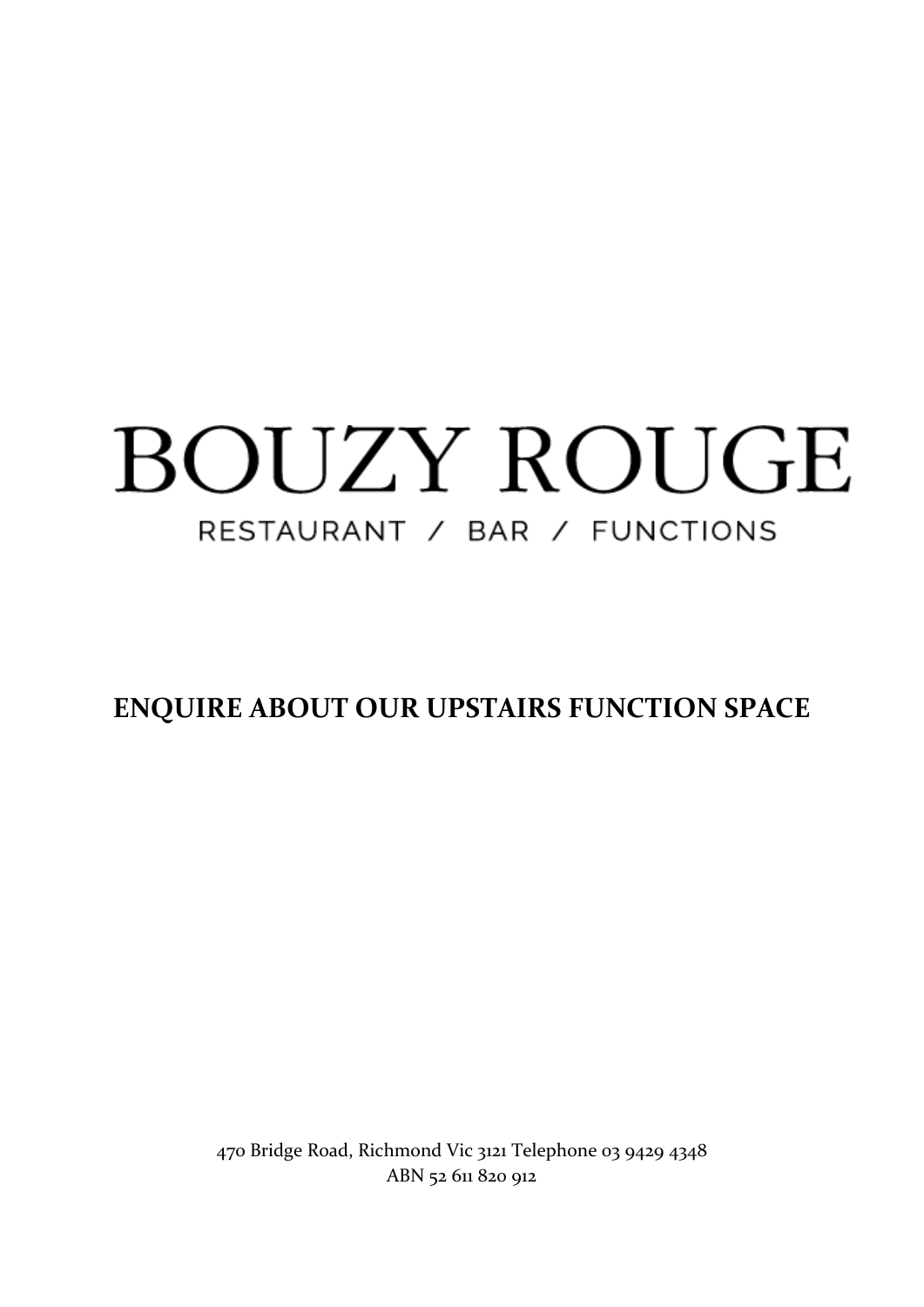# **BOUZY ROUGE** RESTAURANT / BAR / FUNCTIONS

#### **Tapas**

Mount Zero Marinated olives VG GF DF 8 House made Jamon croqueta 4.5 ea. Grilled globe Artichoke, muscatel vinegar, chives &shallots GF DF VG VGA 18 Peppers Padron, pimiento peppers with sherry vinegar DF VG GFA 16 Saganaki, Pan Fried Kefalograviera, fennel jam, olive oil GFA VG 18 Cured Hiramasa Kingfish, grapefruit, horseradish & dill GF DF 23 Mussels Escabeche, Toum & sourdough GFA DFA 16 "Gambas al ajillo", garlic prawns GF 18 Olasagasti Anchovies, piquillo peppers, preserved lemon & sourdough DF 17 Port Lincoln Sardines, chorizo, olives, peppers & coriander DF 23 Duck liver parfait, Brandy jelly, sourdough 18 Potaje de garbanzos, Grilled Squid, chickpeas & pork Belly GF DF 21 Grilled chorizo, caramelized onions & house made cucumber pickles GF DF 22 Confit Duck Leg, grilled orange, mulled wine & vincotto GF DFA 24

> Public holidays will incur a 10% Surcharge A payment processing fee will apply for all card transactions Eftpos, Visa, MasterCard 1.58% Amex 1.76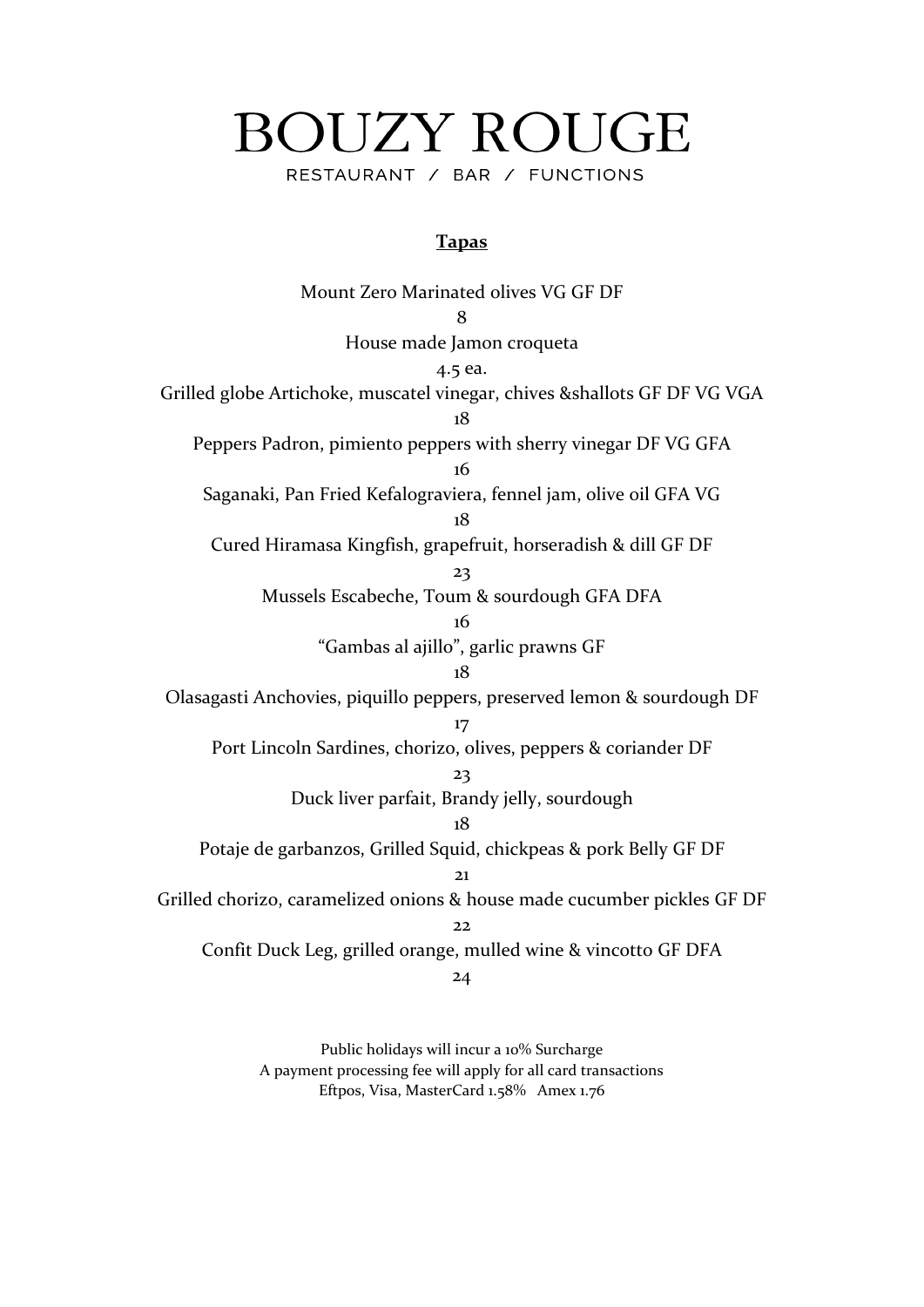# **BOUZY ROUGE**

RESTAURANT / BAR / FUNCTIONS

## **Larger Dishes**

Roasted golden & purple Beetroot, farro, goat's cheese & Walnuts GF V VGA 32

Marinated Grilled Eggplant, whipped Feta, hazelnuts, harissa V GFA VGA

28

Grilled Rock Flathead Meunière GF

34

250gm "Southern Ranges" steak, frites, café de Paris butter GF DFA Eye Fillet 44

Kilcoy Black Diamond, 150 days Grass fed, 400gm Rib eye, café de Paris butter GF DFA

55

Chicken Fricassée with pomme purée

32

Paella Mixta, chicken, chorizo, prawns, saffron, red peppers GF DF Single 34 Share 60

\*Please note our Paella are served in the traditional Valencian way with a crust on the base, known as a 'Socarrat'

> **Sides** Patatas Bravas, aioli, mojo picon V GF DF VGA

13 Roast Pumpkin, Ricotta, thyme & pumpkin seeds GF DF V

14

House Salad, cos lettuce, radicchio, rocket, house dressing GF DF VG

 $12<sub>12</sub>$ 

Grilled Broccolini with almonds & burnt butter GF VG

14

Shoestring Fries, Aioli GF DFA VGA

11

Public holidays will incur a 10% Surcharge A payment processing fee will apply for all card transactions Eftpos, Visa, MasterCard 1.58% Amex 1.76%